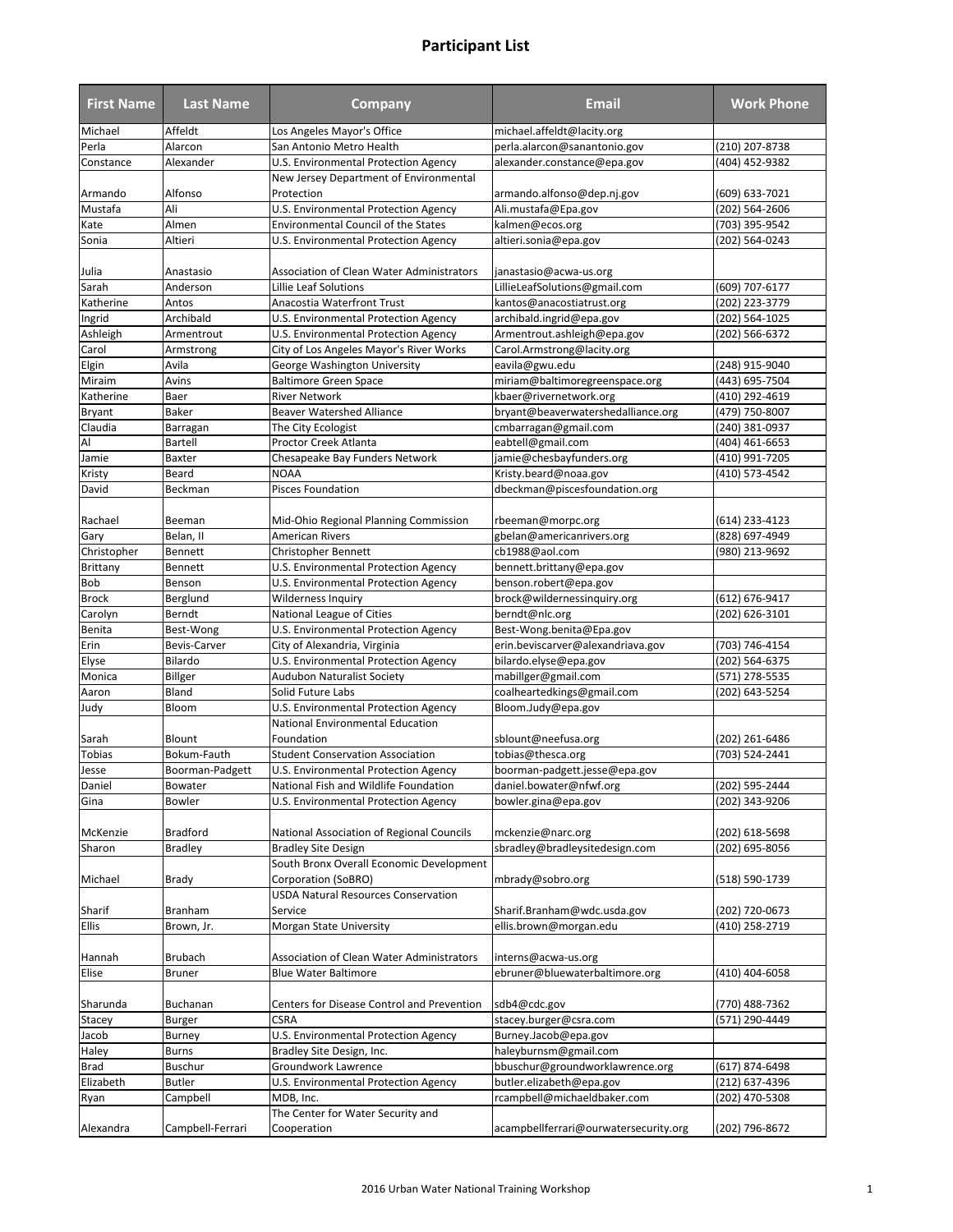| <b>First Name</b>    | <b>Last Name</b>      | <b>Company</b>                                        | <b>Email</b>                                             | <b>Work Phone</b>                |
|----------------------|-----------------------|-------------------------------------------------------|----------------------------------------------------------|----------------------------------|
| Adele                | Cardenas Malott       | U.S. Environmental Protection Agency                  | Cardenas.Adele@epa.gov                                   | (214) 665-7210                   |
| Ann                  | Carroll               | U.S. Environmental Protection Agency                  | carroll.ann@epa.gov                                      | (202) 566-2748                   |
| Erin                 | Castelli              | Anacostia Watershed Society                           | ecastelli@anacostiaws.org                                | (475) 655-8994                   |
| Lia                  | Cattaneo              | U.S. Department of Transportation                     | Lia.Cattaneo@dot.gov                                     |                                  |
| Eliza                | Cava                  |                                                       | eliza.cava@gmail.com                                     | (202) 503-9141                   |
|                      |                       |                                                       |                                                          |                                  |
| Ronda                | Chapman               | DC Department of Energy and Environment               | ronda.chapman@dc.gov                                     | (202) 645-5664                   |
| Matt                 | Chapman               | <b>Grand Rapids Whitewater</b>                        | matt@grandrapidswhitewater.org                           | (616) 710-1752                   |
|                      |                       |                                                       | traycee.r.verdun-chapman@usace.army.mil                  |                                  |
| Traycee              | Chapman               | U. S. Army Corps of Engineers                         | raymond.chapman@att.net                                  | (314) 331-8457                   |
| Raymond<br>Genevieve | Chapman<br>Chase      |                                                       | chase.genevieve@epa.gov                                  | (202) 256-7530                   |
| Patrick              | Chavez                | U.S. Environmental Protection Agency<br><b>AMAFCA</b> | pchavez@amafca.org                                       | (646) 512-4050                   |
| Salsabil             | Cheblis               | <b>American Forests</b>                               | policy@americanforests.org                               |                                  |
| Dennis               | Chestnut              | Groundwork Anacostia River DC                         | dchestnut.chestnut@gmail.com                             | (202) 650-5651                   |
| Miranda              | Chien-Hale            | U.S. Environmental Protection Agency                  | chien-hale.miranda@epa.gov                               |                                  |
| Unzila               | Chowdhury             | St. Mary's College of Maryland                        | ufchowdhury@smcm.edu                                     | (240) 277-7674                   |
| Carrie               |                       | National Fish and Wildlife Foundation                 | carrie.clingan@nfwf.org                                  | (202) 595-2471                   |
| Bobby                | Clingan<br>Cochran    | Willamette Partnership                                | cochran@willamettepartnership.org                        | (503) 208-3448                   |
| Dana                 | Coelho                | U.S. Forest Service                                   | dcoelho@fs.fed.us                                        | (303) 275-5231                   |
| Allison              | Colden                | <b>Restore America's Estuaries</b>                    | acolden@estuaries.org                                    | (703) 524-0248                   |
|                      |                       |                                                       |                                                          |                                  |
| Luke                 | Cole                  | DC Department of Energy and Environment               | luke.cole@dc.gov                                         | (202) 724-5348                   |
| Chante               | Coleman               | Choose Clean Water Coalition                          | colemanc@nwf.org                                         | (619) 871-1521                   |
| Laura                | Connelly              | Parks & People Foundation                             | laura.connelly@parksandpeople.org                        | (410) 448-5663                   |
| Emily                | Conrad                | Anacostia Watershed Society                           | econrad@anacostiaws.org                                  | (206) 553-1566                   |
| Claire               | Cooney                | The Conservation Fund                                 | ccooney@conservationfund.org                             | (703) 525-6300                   |
| William              | Cooper                | U.S. Environmental Protection Agency                  | Cooper. William F@epa.gov                                |                                  |
| Theodore             | Coopwood              | U.S. Environmental Protection Agency                  | Coopwood.theodore@Epa.gov                                | (202) 564-2197                   |
| Cary                 | Coppock               | <b>Indian Creek</b>                                   | ictribs@gmail.com                                        | (301) 504-5971                   |
| Henry                | Coppola               | <b>Montgomery Parks</b>                               | henry.coppola@montgomeryparks.org                        | (301) 495-2476                   |
| Melville             | Coté, Jr.             | U.S. Environmental Protection Agency                  | cote.mel@epa.gov                                         | (617) 918-1553                   |
| Sarel                | Cousins               | <b>Wildlife Habitat Council</b>                       | scousins@wildlifehc.org                                  | (240) 247-0910                   |
| Stefanie             | Covino                | Mass Audubon                                          | scovino@massaudubon.org                                  | (508) 640-5618                   |
| Leslie               | Cox                   | Southern Company                                      | lkcox@southernco.com                                     |                                  |
| Jalyse               | Cuff                  | U.S. Environmental Protection Agency                  | cuff.jalyse@epa.gov                                      |                                  |
| Taukecha             | Cunningham            | U.S. Environmental Protection Agency                  | cunningham.taukecha@epa.gov                              | (703) 347-0294                   |
| Lavale               | Curry                 | <b>HCA</b>                                            | horsesinthecommunity@gmail.com                           | (816) 522-9983                   |
| Jennifer             | Cutrona               | <b>CSRA</b>                                           | Jennifer.Cutrona@csra.com                                | (571) 290-4371                   |
| Terry                | D'Addio               | U.S. Department of Agriculture                        | terry.d'addio@wdc.usda.gov                               | (202) 720-0557                   |
| Deb                  | Dalton                | <b>U.S. Environmental Protection Agency</b>           | dalton.deborah@epa.gov                                   | (202) 564-2913                   |
| Jan                  | Davis                 | U.S. Forest Service                                   | jkdavis@fs.fed.us                                        | (202) 401-4416                   |
|                      |                       | National Urban & Community Forestry                   |                                                          |                                  |
| Lance                | Davisson              | <b>Advisory Council (NUCFAC)</b>                      | lance.davisson@gmail.com                                 | (208) 994-1135                   |
| Rachel               | Dawson                | National Fish and Wildlife Foundation                 | rachel.dawson@nfwf.org                                   | (202) 595-2643                   |
|                      |                       | Tookany/Tacony-Frankford Watershed                    |                                                          |                                  |
| Doryán<br>Liz        | DeAngel<br>Deardorff  | Partnership, Inc.<br>American Rivers                  | doryan@ttfwatershed.org<br>Ideardorff@americanrivers.org | (215) 744-1853<br>(202) 566-2953 |
| Lois                 |                       | The Kresge Foundation                                 | Irdebacker@kresge.org                                    |                                  |
| Alexis               | DeBacker<br>Dickerson | Chesapeake Bay Foundation                             | ADickerson@cbf.org                                       | (703) 829-5255                   |
| William              | Dickinson             | Alexandria Renew Enterprises                          | bill.c.dickinson@gmail.com                               | (848) 932-8488                   |
| Ali                  | Dodson                | U.S. Environmental Protection Agency                  | dodson.allison@epa.gov                                   | (202) 566-1137                   |
|                      |                       |                                                       |                                                          |                                  |
| Rich                 | Dolesh                | National Recreation and Parks Association             | rdolesh@nrpa.org                                         |                                  |
| Marian               | Dombroski             | <b>FQRW</b>                                           | mdombros@gmail.com                                       | (301) 775-1191                   |
|                      |                       | U.S. Environmental Protection Agency,                 |                                                          |                                  |
| Peg                  | Donnelly              | Region 5                                              | donnelly.peggy@epa.gov                                   | (312) 886-6109                   |
| Thomas               | Doyle                 | U.S. Geological Society                               | doylet@usgs.gov                                          | (337) 266-8647                   |
| Chris                | Dreps                 | <b>Ellerbe Creek Watershed Association</b>            | chrisdreps@gmail.com                                     | (919) 698-9729                   |
| Nia                  | Duke                  | U.S. Environmental Protection Agency                  | duke.nia@epa.gov                                         | (202) 564-0982                   |
| Prakash              | Dulal                 | Dalit Welfare Organization (DWO)                      | info@dwa.org.np                                          | 9(771) 513-0013                  |
| Maria                | Dziembowska           | The Nature Conservancy                                | mdziembowska@TNC.ORG                                     | (302) 654-4707                   |
| Jessica              | Earl                  | NPS/SCA                                               | jess.n.earl@gmail.com                                    | (646) 657-4922                   |
| Mike                 | Eberle                | U.S. Forest Service                                   | mbeberle@fs.fed.us                                       | (202) 205-1093                   |
| John                 | Eckert                | U.S. Environmental Protection Agency                  | eckert.john@epa.gov                                      |                                  |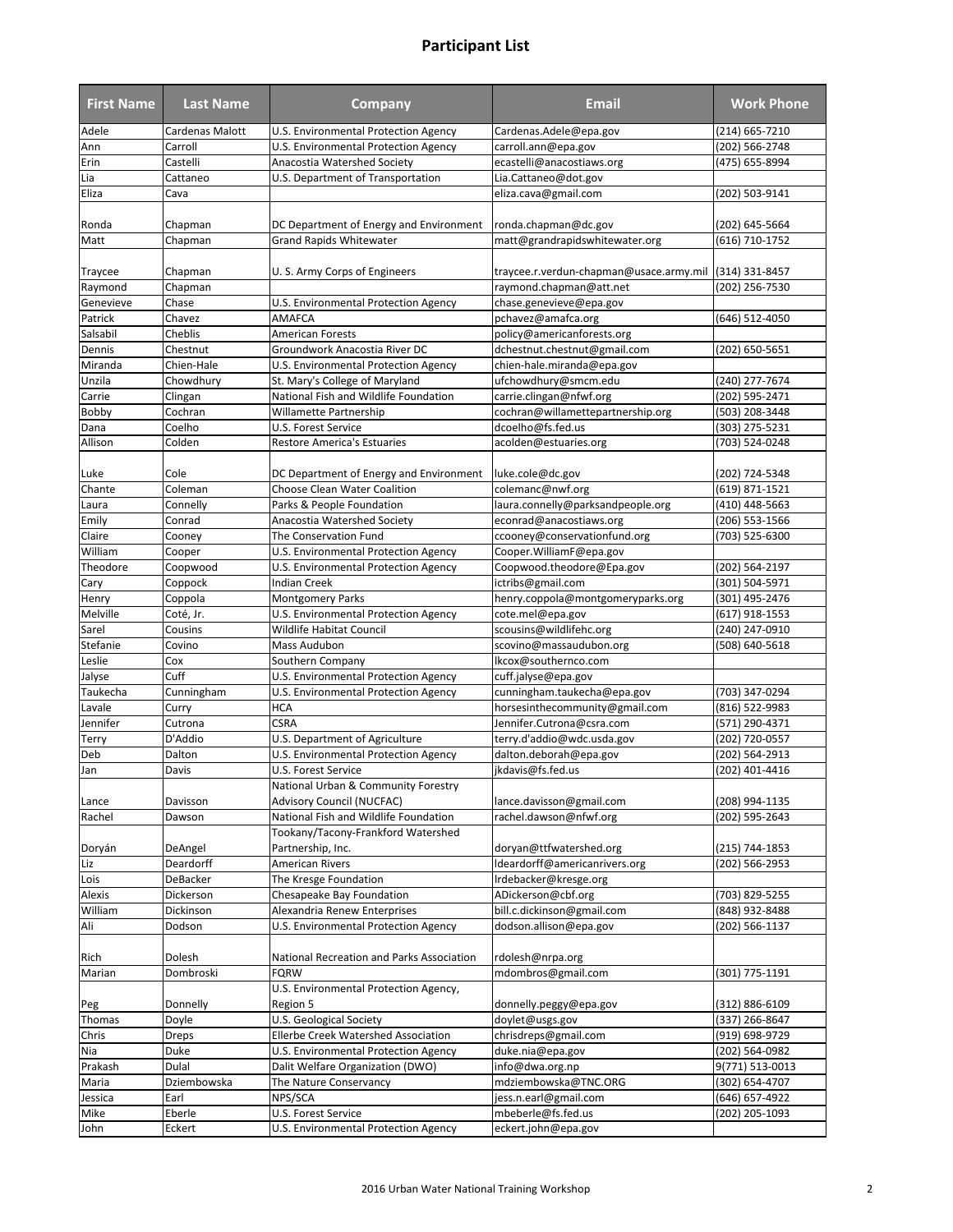| <b>First Name</b> | <b>Last Name</b> | <b>Company</b>                                                 | Email                                   | <b>Work Phone</b>   |
|-------------------|------------------|----------------------------------------------------------------|-----------------------------------------|---------------------|
| Naomi             | Edelson          | National Wildlife Federation                                   | Edelsonn@nwf.org                        | (202) 797-6889      |
| Cynthia           | Edwards          | U.S. Environmental Protection Agency                           | edwards.cynthiay@epa.gov                | (404) 562-9340      |
| Alyssa            | Edwards          | U.S. Environmental Protection Agency                           | edwards.alyssa@epa.gov                  | (202) 564-0473      |
| Jessica           | Egan             | <b>National Park Service</b>                                   | jessica_egan@partner.nps.gov            |                     |
|                   |                  |                                                                |                                         |                     |
| Clara             | Elias            | DC Department of Energy and Environment                        | clara.elias@dc.gov                      | (202) 645-4231      |
| Natalie           | Ellington        | U.S. Environmental Protection Agency                           | ellington.natalie@epa.gov               | (404) 562-9453      |
| Ted               | Enoch            | Catalyst Program                                               | tenoch@cityparksfoundation.org          | (212) 602-5350      |
|                   |                  | Heartland Conservation Alliance/Middle Blue                    |                                         |                     |
| Jill              | Erickson         | <b>River UWFP</b>                                              | heartlandconservationalliance@gmail.com | (816) 813-0944      |
|                   |                  | U.S. Environmental Protection Agency,                          |                                         |                     |
| Stacey            | Eriksen          | Region 8                                                       | eriksen.stacey@epa.gov                  | (303) 667-3064      |
| Rebecca           | Esselman         | Huron River Watershed Council                                  | resselman@hrwc.org                      | (734) 769-5123 x611 |
|                   |                  | U.S. Environmental Protection Agency,                          |                                         |                     |
| Jonathan          | Essoka           | Region 3                                                       | essoka.jonathan@epa.gov                 | (215) 814-5774      |
|                   |                  | Anne Arundel County Watershed Stewards                         |                                         |                     |
| Suzanne           | Etgen            | Academy                                                        | setgen@aacps.org                        | (215) 814-5714      |
| Kirsten           | Evans            | <b>TNC North America</b>                                       | kevans@tnc.org                          |                     |
| Derrick           | Evans            | <b>Turkey Creek Initiative</b>                                 | tccidirector@gmail.com                  |                     |
| Dave              | Evans            | U.S. Environmental Protection Agency                           | Evans.David@epa.gov                     |                     |
| Alice             | Ewen             | U.S. Forest Service                                            | aewen@fs.fed.us                         | (202) 570-2156      |
| Tara              | Failey           | MDB. Inc.                                                      | tfailey@michaeldbaker.com               | (202) 331-0060      |
| Ericka            | Farrell          | U.S. Environmental Protection Agency                           | Farrell.Ericka@epa.gov                  |                     |
| Megan             | Feeney           | <b>American Forests</b>                                        | policy2intern@americanforests.org       |                     |
| Terry             | Fenton           | U.S. Environmental Protection Agency                           | fenton.terry@epa.gov                    |                     |
| Heather           | Fenyk            | Lower Raritan Watershed Partnership                            | hfenyk@lowerraritanwatershed.org        | (732) 690-0655      |
| Tim               | Fields, Jr.      | MDB, Inc.                                                      | tfields@michaeldbaker.com               |                     |
| <b>Brian</b>      | Filipowich       | Anacostia Aquaponics                                           | brian@anacostiaaquaponics.org           | (203) 922-2497      |
| Mary              | Foley            | <b>US Geological Survey</b>                                    | mkfoley@usgs.gov                        | (443) 498-5501      |
| Sheila            | Frace            | U.S. Environmental Protection Agency                           | frace.sheila@epa.gov                    | (202) 564-1153      |
| Sarah             | Francis          | American Public Gardens Association                            | sarah.francis@gmail.com                 | (225) 572-1733      |
|                   |                  | U.S. Department of Housing and Urban                           |                                         |                     |
| Michael           | Freedberg        | Development                                                    | michael.freedberg@hud.gov               |                     |
|                   |                  | U.S. Department of Housing and Urban                           |                                         |                     |
| Naomi             | Friedman         | Development                                                    | Naomi.E.Friedman@hud.gov                |                     |
| Jamie             | Frungillo        | U.S. Environmental Protection Agency                           | Frungillo.Jaime@epa.gov                 |                     |
| Florence          | Fulk             | U.S. Environmental Protection Agency                           | Fulk.florence@Epa.gov                   | (513) 569-7379      |
| Robert            | Garcia           | City Project                                                   | rgarciatcp@gmail.com                    |                     |
| <b>Bradley</b>    | Garner           | FEMA/FIMA                                                      | bradley.garner.2@fema.dhs.gov           | (202) 646-3901      |
| Lauren            | Garrott          | <b>Heartland Conservation Alliance</b>                         | laurengarrott@gmail.com                 | (210) 781-9367      |
| Deanna            | Geelhoed         | <b>Plaster Creek Stewards</b>                                  | djg27@calvin.edu                        |                     |
| Susan             | Gilson           | <b>NAFSMA</b>                                                  | sgilson@nafsma.org                      | (202) 289-8625      |
| Elizabeth         | Glivinski        | U.S. Environmental Protection Agency                           | glivinski.elizabeth@epa.gov             | (617) 918-1614      |
| Kendra            | Glover           | <b>NAACP</b>                                                   | kglover@naacpnet.org                    | (410) 580-5674      |
| Ramesh            | Goel             | University of Utah                                             | ram.goel@utah.edu                       | (801) 581-6110      |
| Melissa           | Gomez            | North East Trees                                               | Melgomez105@gmail.com                   | (323) 403-4164      |
| Jaqueline         | Goodall          | Forest Heights, MD                                             | jacquelinegoodall@msn.com               |                     |
| Kenya             | Goodson          | <b>Brightwood College</b>                                      | deltaeh23@gmail.com                     | (301) 586-4037      |
| Thaddeus          | Grace            | <b>U.S. Environmental Protection Agency</b>                    | grace.thaddeus@epa.gov                  | (202) 566-1061      |
| Bernadette        | Grafton          | U.S. Environmental Protection Agency                           | grafton.bernadette@epa.gov              | (202) 566-1638      |
|                   |                  |                                                                |                                         |                     |
| Laurie            | Grant            | Wissahickon Valley Watershed Association                       | Laurie@wvwa.org                         | (215) 646-8866      |
| Judson            | Greif            | U.S. Water Alliance                                            | jgreif@uswateralliance.org              |                     |
| Peter             | Grevatt          | U.S. Environmental Protection Agency                           | Grevatt.peter@Epa.gov                   | (202) 564-3750      |
|                   |                  | U.S. Department of Housing and Urban                           |                                         |                     |
| Mandy             | Griego           | Development                                                    | mandy.v.griego@Hud.gov                  | (505) 346-7357      |
| Darryl            | Haddock          | West Atlanta Watershed Alliance                                | darryl@wawa-online.org                  | (404) 752-5385      |
|                   |                  |                                                                |                                         |                     |
| Erica             | Hall             | National Community Reinvestment Coalition ericalhall@gmail.com |                                         | (202) 464-2737      |
| Luctrician        | Hamilton         |                                                                | Hamilton.Luctrician@epa.gov             |                     |
| Rachel            | Hansgen          | Groundwork Denver                                              | rachel@groundworkdenver.org             | (303) 455-5600      |
| Jiajia            | Hanson           | Evolve Co.                                                     | jiajiahanson@icloud.com                 | (202) 704-5123      |
|                   |                  | Coretta Scott King Young Women Leadership                      |                                         |                     |
| Joi               | Harrison         | Academy                                                        | rubygailmitchell@hotmail.com            | (770) 864-6689      |
| Ben               | Hawkins          | James River Association                                        | bhawkins@jrava.org                      | (804) 788-8811      |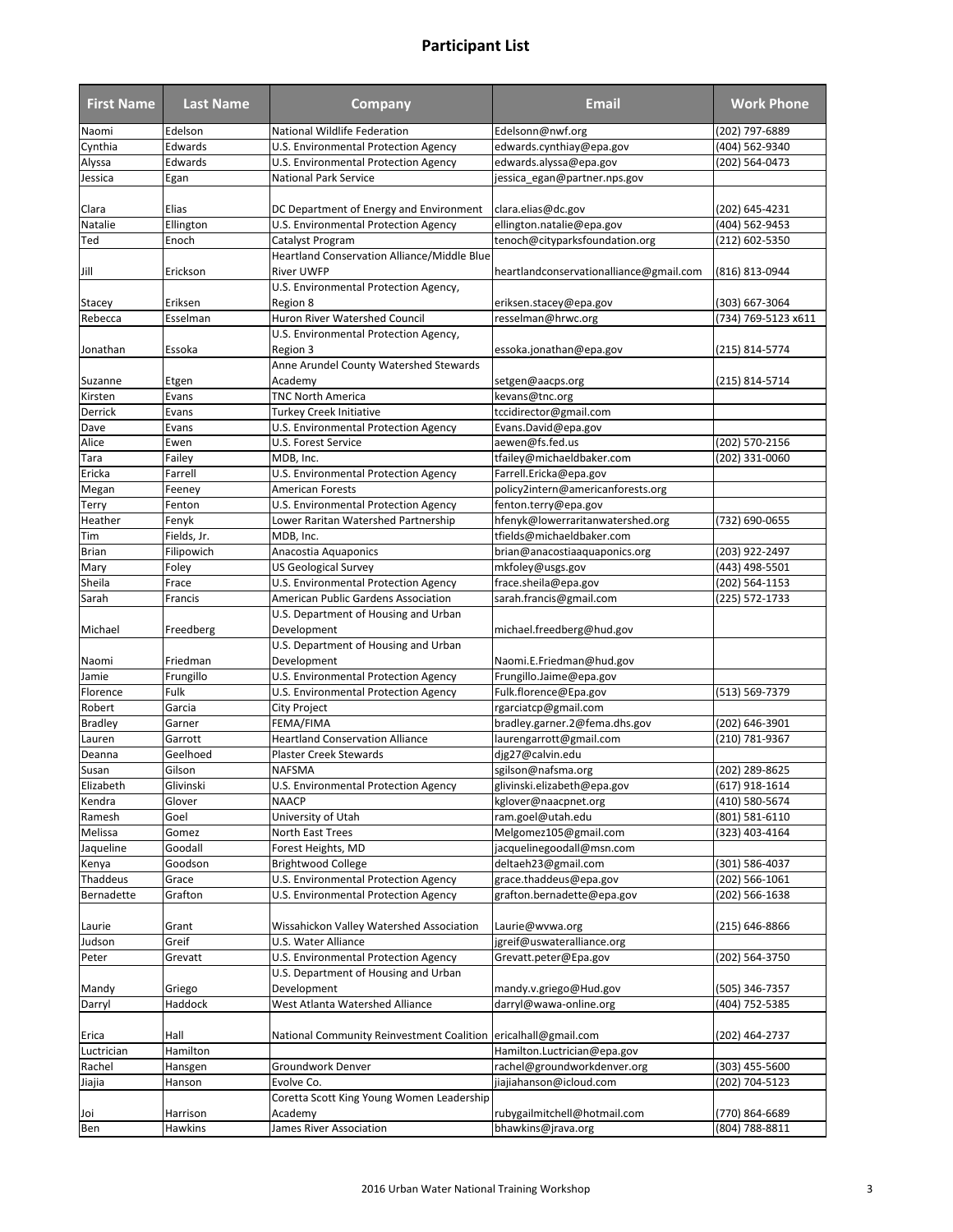| <b>First Name</b> | <b>Last Name</b> | <b>Company</b>                           | Email                          | <b>Work Phone</b>   |
|-------------------|------------------|------------------------------------------|--------------------------------|---------------------|
| Gail Gunst        | Heffner          | Calvin College                           | gheffner@calvin.edu            | (616) 526-6940      |
| Krista            | Heinlen          | The Davey Institute/ USDA Forest Service | krista.heinlen@davey.com       | (215) 988-1635      |
| Jen               | Henderson        | Virginia Tech                            | henderj@vt.edu                 | (540) 315-9015      |
| Kara              | Hernandez        | Madal Media Collective                   | kara.m.hernandez@gmail.com     | (361) 563-5135      |
| Alisa             | Hevner           | <b>Skeo Solutions</b>                    | ahefner@skeo.com               |                     |
| Edward            | Hill             | Groundwork Portland                      | edward@groundworkportland.org  |                     |
| Michael           | Hill             | <b>USDA Forest Service</b>               | mahill02@fs.fed.us             | (541) 207-5876      |
| Ali               | Hiple            | <b>Trust for Public Land</b>             | Alexandra.Hiple@tpl.org        |                     |
| Patti             | Hirami           | U.S. Forest Service                      | phirami@fs.fed.us              | (202) 205-1331      |
| Kris              | Hoellen          | The National Aquarium                    | khoellen@aqua.org              | (410) 576-3865      |
| Erica             | Holloman         | Southeast Care Community Coalition       | holloman.e.l@gmail.com         |                     |
| William K.        | Honker           | U.S. Environmental Protection Agency     | honker.william@epa.gov         | (214) 665-3187      |
|                   |                  |                                          |                                |                     |
| Natalie           | Howe             | Center for Resilient Landscapes          | nataliemhowe@gmail.com         | (408) 838-5242      |
| Renee             | Hoyos            | Tennessee Clean Water Network            | renee@tcwn.org                 | (865) 522-7007 x100 |
| Andrew            | Hrycyna          | Mystic River Watershed Association       | andy@mysticriver.org           | (781) 316-3438      |
| Evelyn            | Huertas          | U.S. Environmental Protection Agency     | huertas.evelyn@epa.gov         | (787) 977-5852      |
| Keala             | Hughes           | U.S. Environmental Protection Agency     | hughes.keala@epa.gov           | (202) 407-2549      |
| Rob               | Hutsel           | San Diego River Park Foundation          | rob@sandiegoriver.org          | (619) 297-7380      |
| Pia               | Iolster          | Audubon Naturalist Society               | piaiolster@gmail.com           | (240) 383-8963      |
| Nausheen          | Iqbal            | WWF-US                                   | nausheen.iqbal@gmail.com       | (202) 495-4688      |
|                   |                  | Tookany/Tacony-Frankford Watershed       |                                |                     |
| Robin             | Irizarry         | Partnership, Inc.                        | robin@ttfwatershed.org         | (215) 744-1853      |
| Hannah            | Ison             | Chesapeake Bay Foundation                | hison@cbf.org                  | (717) 204-4017      |
| David             | Ives             | US Economic Development Administration   | dives@eda.gov                  | (202) 482-0529      |
| Seema             | lyer             | University of Baltimore                  | siyer@ubalt.edu                | (410) 837-5797      |
|                   | Jackson          |                                          |                                |                     |
| Laura             |                  | U.S. Environmental Protection Agency     | Jackson.laura@epa.gov          |                     |
| Michele           | Jacobi           | <b>NOAA</b>                              | michele.jacobi@noaa.gov        | (206) 526-6830      |
| Dan               | Jiron            | U.S. Forest Service                      |                                | (303) 275-5451      |
|                   |                  | Purdue University Northwest - Calumet    |                                |                     |
| Natalie           | Johnson          | Campus                                   | Natalie.Johnson@purduecal.edu  | (219) 989-4156      |
| Terri             | Johnson          | U.S. Environmental Protection Agency     | johnson.terri@epa.gov          | (202) 564-8296      |
| Laura             | Johnson          | U.S. Environmental Protection Agency     | johnson.laura-S@epa.gov        |                     |
| Janice            | Johnson          | U.S. Environmental Protection Agency     | johnson.janice@epa.gov         | (703) 308-7280      |
| Michelle          | Johnson          | U.S. Forest Service                      | michelle.l.johnson.6@gmail.com | (718) 225-3061 x303 |
| Sabrina           | Johnson          | U.S. Environmental Protection Agency     | johnson.sabrina@Epa.gov        | (202) 564-1173      |
| Cassandra         | Johnson Gaither  | U.S. Forest Service                      | cjohnson09@fs.fed.us           | (706) 559-4270      |
| John              | Joiner           | U.S. Geological Society                  | jkjoiner@usgs.gov              | (678) 924-6659      |
| Steven            | Jones            | <b>ATSDR</b>                             | sxj6@cdc.gov                   | (703) 603-8729      |
| Chris             | Jones            | <b>Education Consultant</b>              | cmjones131@gmail.com           | (347) 554-7348      |
| Leslie            | Jones            | U.S. Department of Agriculture           | Leslie.Jones@osec.usda.gov     |                     |
|                   |                  |                                          |                                |                     |
| Dwane             | Jones            | University of the District of Columbia   | dwane.jones@udc.edu            | (202) 274-7182      |
| Susan             | Jones            | Federal Highway Administration           | susan.jones@dot.gov            | (202) 493-2139      |
| Sven-Erik         | Kaiser           | U.S. Environmental Protection Agency     | Kaiser.sven-Erik@Epa.gov       | (202) 566-2753      |
| Maryam            | Karimi           | Rowan University                         | Karimi@rowan.edu               | (917) 355-6362      |
| Alecia            | Kates            | Mid-America Regional Council             | akates@marc.org                | (816) 474-4240      |
| Daniel            | Kaufman          | <b>Industrial Economics</b>              | dkaufman@indecon.com           |                     |
| Katsumi           | Keller           | U.S. Environmental Protection Agency     | Keeler.Katsumi@epa.gov         |                     |
| Jeff              | Kemnitz          | Wilderness Inquiry                       | jeff@wildernessinquiry.org     | (612) 804-3365      |
| Therese Lee       | Kenner           | San Antonio River Authority              | tkenner@sara-tx.org            | (210) 302-3296      |
| Adam              | Kent             | Local Initiatives Support Corporation    | akent@lisc.org                 | (202) 739-9283      |
|                   |                  | Duwamish River Cleanup Coalition /       |                                |                     |
| Hannah            | Kett             | Technical Advisory Group                 | hannah@duwamishcleanup.org     | (206) 359-1774      |
| Kahlil            | Kettering        | The Nature Conservancy                   | kahlil.kettering@tnc.org       | (240) 630-7045      |
| Marva             | King             | U.S. Environmental Protection Agency     | king.marva@epa.gov             | (202) 564-2599      |
| Catherine         | King             | U.S. Environmental Protection Agency     | King.Catherine@epa.gov         |                     |
|                   |                  |                                          |                                |                     |
| Brad              | Klamer           | Sewerage & Water Board of New Orleans    | bklamer@swbno.org              | (504) 255-6657      |
| Caroline          | Klos             | U.S. Environmental Protection Agency     | klos.caroline@epa.gov          | (202) 564-3029      |
|                   |                  | New Jersey Department of Environmental   |                                |                     |
| Heather           | Knizhnik         | Protection                               | heather.knizhnik@dep.nj.gov    | (609) 633-1170      |
|                   |                  | Metropolitan Washington Council of       |                                |                     |
| Michelle          | Kokolis          | Governments (COG)                        | mkokolis@mwcog.org             | (202) 962-3284      |
| Michelle          | Kondo            | U.S. Forest Service                      | michelleckondo@fs.fed.us       | (215) 988-1619      |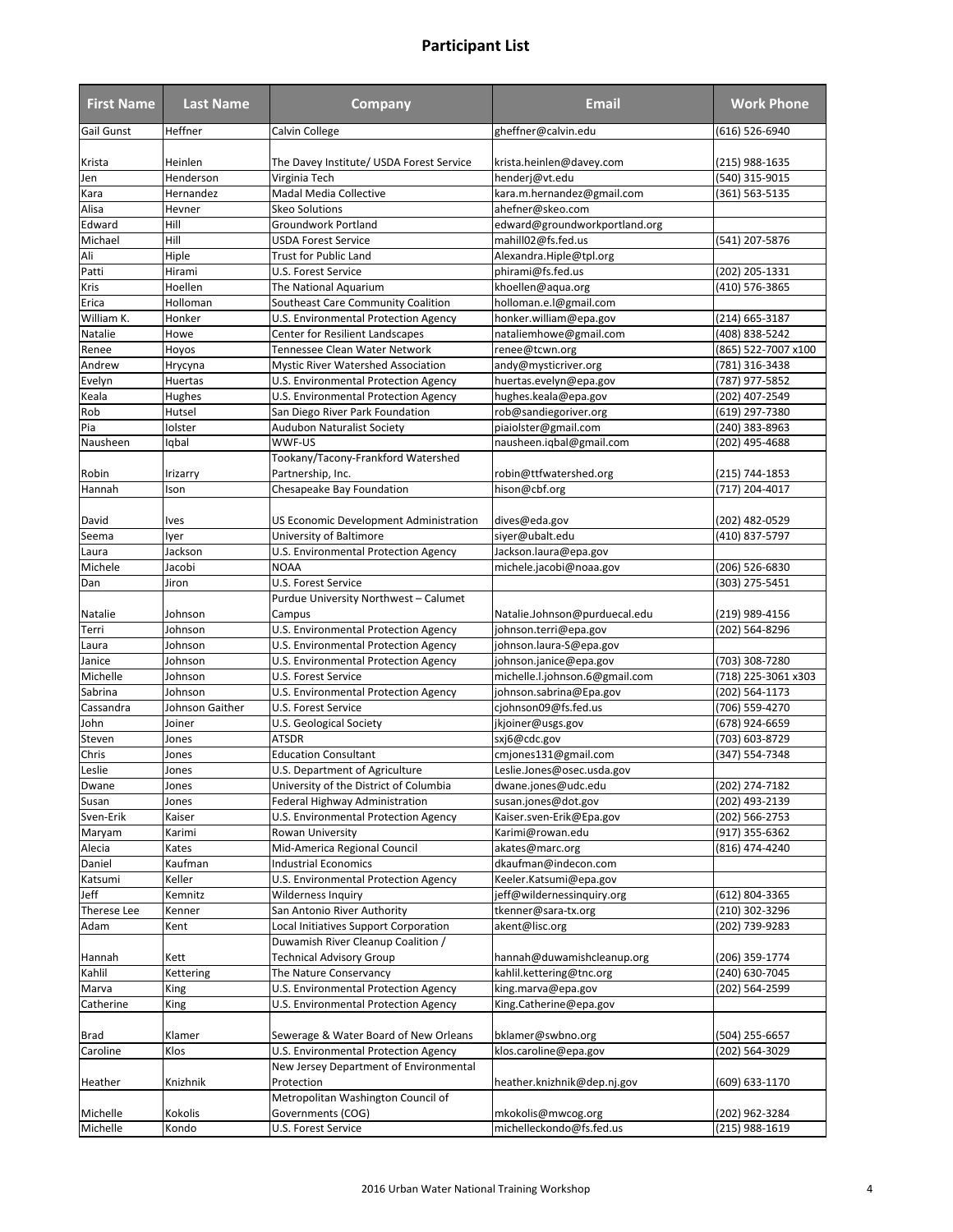| <b>First Name</b>  | <b>Last Name</b>     | <b>Company</b>                                                                     | <b>Email</b>                                      | <b>Work Phone</b>                |
|--------------------|----------------------|------------------------------------------------------------------------------------|---------------------------------------------------|----------------------------------|
| <b>Brett</b>       | Korte                | ELI                                                                                | korte@eli.org                                     |                                  |
| John               | Kosco                | <b>Tetra Tech</b>                                                                  | john.kosco@tetratech.com                          | (703) 385-1834                   |
| Steve              | Kovac                | U.S. Environmental Protection Agency                                               | Kovac.Steve@epa.gov                               |                                  |
| Iwanka             | Kultschyckyj         | <b>MBPO</b>                                                                        | mutualaide@gmail.com                              | (212) 669-4564                   |
| Julie              | Kutruff              | <b>National Park Service</b>                                                       | Julie Kutruff@nps.gov                             | (202) 690-5165                   |
| <b>Hye Yeong</b>   | Kwon                 | Center for Watershed Protection                                                    | hyk@cwp.org                                       | (410) 461-8323                   |
| Grant              | La Rouche            | National Wildlife Federation                                                       | laroucheg@nwf.org                                 | (443) 927-8045                   |
| Greg               | Lais                 | <b>Wilderness Inquiry</b>                                                          | greg@wildernessinquiry.org                        | (612) 840-5844                   |
| Kim                | Lambert              | U.S. Fish and Wildlife Service                                                     | kim lambert@fws.gov                               |                                  |
| Lisa               | Larimer              | U.S. Environmental Protection Agency                                               | Larimer.Lisa@epa.gov                              | (202) 566-1017                   |
| Beth               | Larry                | U.S. Forest Service                                                                | eblarry@fs.fed.us                                 | (202) 213-5107                   |
|                    |                      | Smithsonian's Anacostia Community                                                  |                                                   |                                  |
| Katrina            | Lashley              | Museum                                                                             | LashleyK@si.edu                                   | (202) 633-4833                   |
| Jessica            | Lassetter            | National Fish and Wildlife Foundation                                              | jessica.lassetter@nfwf.org                        | (202) 857-0166                   |
| Javier             | Laureano             | San Juan Bay Estuary Program                                                       | jlaureano@estuario.org                            | (787) 725-8165                   |
| lan                | Leahy                | <b>American Forests</b>                                                            | ileahy@americanforests.org                        | (202) 370-4524                   |
| Tiffany            | Ledesma              | Philadelphia Water Consultant                                                      | tiffanyledesma.water@gmail.com                    | (267) 625-0589                   |
| Shannon<br>Michael | Lee                  | The Conservation Fund                                                              | slee@conservationfund.org                         | (404) 221-0405                   |
|                    | Leff                 | <b>Ecological Connections</b>                                                      | mleff57@gmail.com                                 | (215) 870-0605                   |
| Joanna             | Lehrman              | Wege Foundation<br>Lower Passaic Urban Waters Federal                              | jlehrma@umich.edu                                 |                                  |
|                    |                      |                                                                                    |                                                   |                                  |
| Sarah<br>Jeff      | Lerman-Sinkoff       | Partnership<br><b>American Forests</b>                                             | Sarah@hudsonriver.org                             | (212) 483-7667                   |
|                    | Lerner               |                                                                                    | jlerner@americanforests.org                       | (202) 533-1810                   |
| Amelia             | Letnes               | U.S. Environmental Protection Agency<br><b>USDA Natural Resources Conservation</b> | letnes.amelia@epa.gov                             | (202) 564-5627                   |
| Maxine             |                      | Service                                                                            |                                                   |                                  |
| Sheila             | Levin<br>Lewis       | U.S. Environmental Protection Agency                                               | Maxine.Levin@wdc.usda.gov<br>lewis.sheila@epa.gov | (301) 504-0615                   |
| Lisa               | Lincoln              |                                                                                    | lisa.l.lincoln@gmail.com                          | (301) 642-3135                   |
| Courtney           | Lix                  | Prince George's Green<br><b>Island Press</b>                                       | clix@islandpress.org                              |                                  |
| Alicia Claire      | Lloyd                | Missouri Coalition for the Environment                                             | alloyd@moenviron.org                              | (314) 727-0600 x12               |
| David              | Lloyd                | U.S. Environmental Protection Agency                                               | Lloyd.davidr@Epa.gov                              | (202) 566-2731                   |
| Olivia             | Logan                | University of Maryland                                                             | ologan1@terpmail.umd.edu                          | (201) 803-9156                   |
| Ying-Tsu           | Loh                  | City College of San Francisco                                                      | ying-tsu.loh@mail.ccsf.edu                        |                                  |
| Juan               | Lopez                | First Choice Community Healthcare                                                  | juan lopez@fcch.com                               | (505) 873-7449                   |
| Pauline            | Louie                | Urban Waters Federal Partnership                                                   | pauline@watershedhealth.org                       | (323) 547-0606                   |
| Sarah              | Low                  | U.S. Forest Service                                                                | sclow@fs.fed.us                                   | (215) 873-1993                   |
| Andrea             | Lubberts             | <b>Plaster Creek Stewards</b>                                                      | aclark47@calvin.edu                               |                                  |
| Carl               | Lucero               | U.S. Forest Service                                                                | carlflucero@fs.fed.us                             |                                  |
| Michelle           | Luebke               | <b>Bronx River Alliance</b>                                                        | michelle.luebke@parks.nyc.gov                     | (718) 430-4690                   |
|                    |                      | U.S. Environmental Protection Agency,                                              |                                                   |                                  |
| Kevin              | Magerr               | Region 3                                                                           | magerr.kevin@epa.gov                              | (302) 521-2510                   |
|                    |                      | City of Alexandria, T&ES - Stormwater                                              |                                                   |                                  |
| Jesse              | <b>Maines</b>        | Management                                                                         | jesse.maines@alexandriava.gov                     | (703) 746-4643                   |
| Andrea             | Malloy               | Groundwork Atlanta                                                                 | andrea@groundworkatlanta.org                      | (404) 475-2678                   |
| Caryn              | Mandelbaum           | <b>Environment Now</b>                                                             | cmandelbaum@environmentnow.org                    | (310) 927-4914                   |
| <b>Brenna</b>      | Mannion              | <b>NACWA</b>                                                                       | bmannion@nacwa.org                                | (202) 533-1839                   |
| Karen L            | Martin               | U.S. Environmental Protection Agency                                               | martin.karenl@epa.gov                             | (202) 564-0203                   |
| Cynthia            | Martinez             | U.S. Fish and Wildlife Service                                                     | cynthia_martinez@fws.gov                          |                                  |
| Raphaelta          | Masango              |                                                                                    | raphaeltamas@yahoo.com                            | (443) 760-8882                   |
| Deirdre            | Mason                | ASDWA                                                                              | dmason@asdwa.org                                  | (617) 371-0530                   |
| Jeff               | Masten               | Ellerbe Creek Watershed Association                                                | masten.jeff@gmail.com                             | (919) 621-4661                   |
| Julie              | Mawhorter            | U.S. Forest Service                                                                | jmawhorter@fs.fed.us                              | $\sqrt{410}$ 267-5708            |
|                    |                      | Northeastern University Marine Science                                             |                                                   |                                  |
| Carole             | McCauley             | Center                                                                             | C.McCauley@northeastern.edu                       |                                  |
|                    |                      |                                                                                    |                                                   |                                  |
| Kaitlyn            | McClain              | Indiana Department of Natural Resources                                            | KMcClain@dnr.IN.gov                               | (219) 926-9757                   |
| Tara               | <b>McGuinness</b>    | <b>OMB Community Solutions</b>                                                     | Tara D McGuinness@omb.eop.gov                     |                                  |
| Martin<br>Natalie  | McHugh               | McHugh Environmental Associates LLC<br>University of the West Indies               | mchughenviron@gmail.com                           | (908) 910-8091                   |
|                    | McLean               |                                                                                    |                                                   |                                  |
| Stan               | Meiburg              | U.S. Environmental Protection Agency                                               | Meiburg.stan@epa.gov<br>vmeldrum@earthforce.org   |                                  |
| Vince<br>Michelle  | Meldrum              | Earth Force<br>First Choice Community Healthcare                                   | michelle_melendez@fcch.com                        | (703) 346-7887<br>(505) 274-2012 |
| Lesly              | Melendez<br>Melendez | Groundwork Lawrence                                                                | Imelendez@groundworklawrence.org                  | $(978) 974 - 0770$               |
| Noemi              | Mercado              | U.S. Environmental Protection Agency                                               | mercado.noemi@epa.gov                             | (202) 566-1251                   |
|                    |                      |                                                                                    |                                                   |                                  |
| Evelyn             | Merino               |                                                                                    | eemerino@yahoo.com                                | (703) 655-4275                   |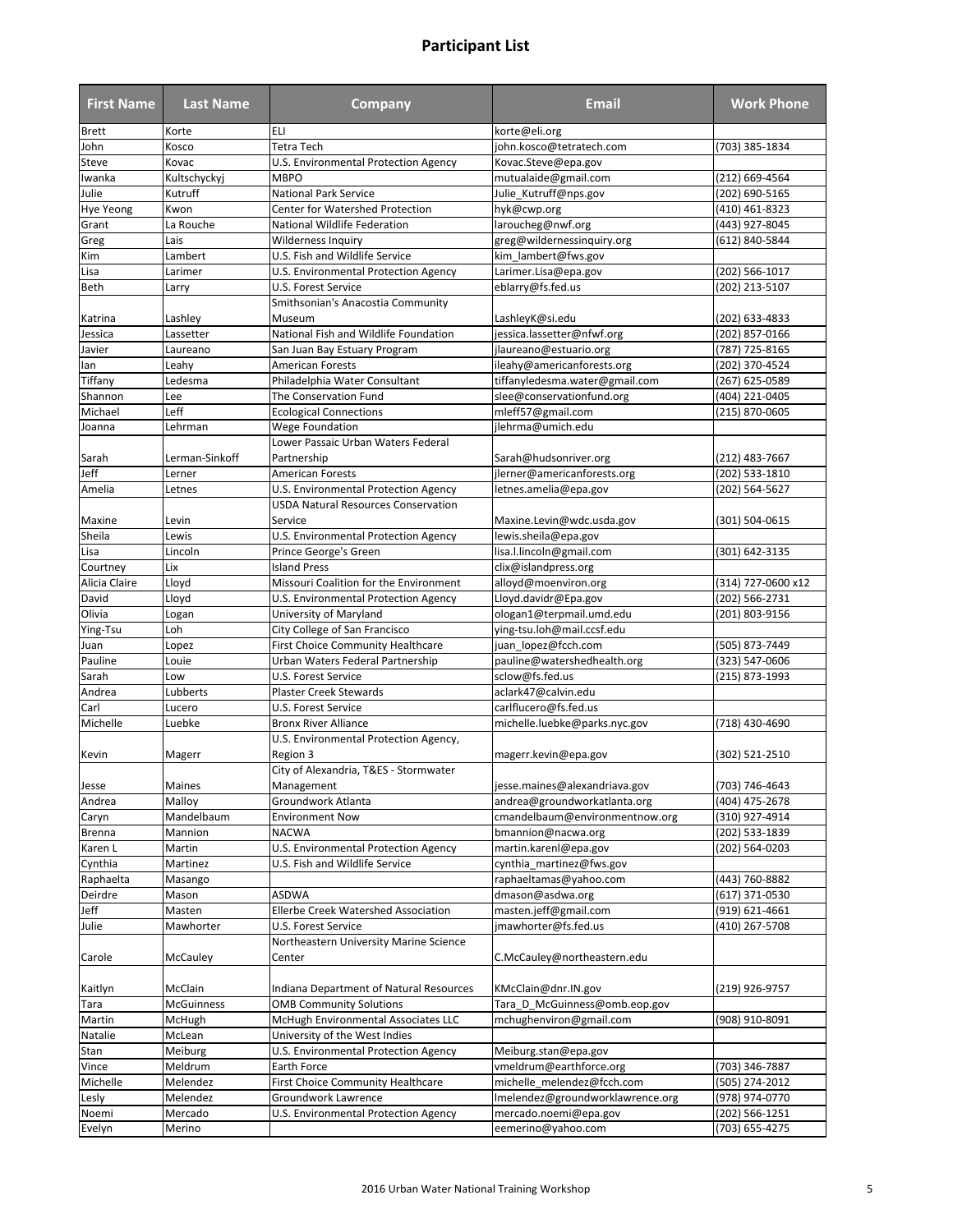| <b>First Name</b>      | <b>Last Name</b>        | <b>Company</b>                                                  | Email                                                            | <b>Work Phone</b>                    |
|------------------------|-------------------------|-----------------------------------------------------------------|------------------------------------------------------------------|--------------------------------------|
| Rachel                 | Merriman-Goldring       | Chesapeake Bay Foundation                                       | remerrimangold@email.wm.edu                                      | (571) 276-1737                       |
| Erik                   | Meyers                  | The Conservation Fund                                           | emeyers@conservationfund.org                                     | (703) 908-5801                       |
|                        |                         |                                                                 |                                                                  |                                      |
| Gretchen               | Mikeska                 | DC Department of Energy and Environment                         | gretchen.mikeska@dc.gov                                          | (202) 247-7733                       |
| Eneshal                | Miller                  | G.G.C. Service                                                  | miller15e.m@gmail.com                                            | (240) 224-1111                       |
| Vernice                | Miller-Travis           | <b>Skeo Solutions</b>                                           | vmiller-travis@skeo.com                                          |                                      |
| Joohee                 | Min                     | Maryland State Highway Administration                           | imin@sha.state.md.us                                             | (410) 545-8625                       |
| Ruby                   | Mitchell-Harrison       | Friends of Lillian Cooper Shepherd Park                         | rubygailmitchell@hotmail.com                                     | (770) 864-6689                       |
| Ann-Marie              | Mitroff                 | Groundwork USA                                                  | annmarie@groundworkusa.org                                       | (914) 815-5872                       |
| Camille                | Mittelholtz             | U.S. Department of Transportation                               | Camille.Mittelholtz@dot.gov                                      |                                      |
|                        |                         |                                                                 |                                                                  |                                      |
| Mike<br>Ari'Elle       | Molnar<br>Moore         | Indiana Department of Natural Resources<br>Pinstripes           | mmolnar@dnr.in.gov<br>armoore404@gmail.com                       | (317) 233-0132                       |
| Daniel                 | Moore                   | Virginia DEQ                                                    | daniel.moore@deq.virginia.gov                                    | (804) 698-4520                       |
| Sharon                 | Moran                   | SUNY-ESF                                                        | smoran@esf.edu                                                   | (315) 470-6690                       |
|                        |                         |                                                                 |                                                                  |                                      |
| Kate                   | Morgan                  | Milwaukee Metropolitan Sewerage District                        | kmorgan@mmsd.com                                                 | (414) 225-2155                       |
| Missy                  | Morrison                | <b>National Park Service</b>                                    | mary morrison@nps.gov                                            | (202) 480-6511                       |
| Abu                    | Moulta Ali              | U.S. Environmental Protection Agency                            | moulta-ali.abu@epa.gov                                           | (202) 566-1068                       |
| Karen                  | Mullin                  | <b>Greater Baltimore Wilderness Coalition</b>                   | karen.willowoak@gmail.com                                        | (410) 271-2481                       |
|                        |                         | Maryland Institute for Applied                                  |                                                                  |                                      |
| Rianna                 | Murray                  | <b>Environmental Health</b>                                     | rmurray@umd.edu                                                  |                                      |
| Donna                  | <b>Myers</b>            | U.S. Geological Survey                                          | dnmyers@usgs.gov                                                 | (703) 648-5012                       |
| lqra<br>Rouzbeh        | Nasir<br>Nazari         | U.S. Environmental Protection Agency                            | nasir.iqra@epa.gov<br>nazari@rowan.edu                           | (202) 564-7174<br>(856) 256-5352     |
| Sonya Neal             | Neal-Reeves             | Rowan University<br>U.S. Department of Agriculture              | sonya.neal-reeves@wdc.usda.gov                                   | (202) 205-1165                       |
| Yogaraj                | Nepal                   | Faith Multimedia Company Ltd                                    | unishanepal090@gmail.com                                         |                                      |
| Lisa                   | Ng                      | U.S. Environmental Protection Agency                            | Ng.lisa@Epa.gov                                                  | (202) 564-1025                       |
| Yudith                 | Nieto                   | t.e.j.a.s. / Moving Forward Network                             | younity9@gmail.com                                               |                                      |
|                        |                         | Environmental Community Action Inc. (ECO-                       |                                                                  |                                      |
| Yomi                   | Noibi                   | Action)                                                         | asnoibi@gmail.com                                                | (404) 584-6499                       |
| Vivian                 | Nolan                   | U.S. Geological Survey                                          | vpnolan@usgs.gov                                                 | (703) 648-4258                       |
|                        |                         | KeAnJa Environmental Sustainability, Justice                    |                                                                  |                                      |
| Jacqueline             | Norris                  | & Management                                                    | keanjagreen@gmail.com                                            | (240) 351-0983                       |
| Leah                   | Nugent                  | The Nature Conservancy                                          | leah.nugent@TNC.ORG                                              |                                      |
| Victor Ojigho<br>Wendy | Odafe<br>Ogilvie        | Purple Capital Partners Limited<br>Grand Valley Metro Council   | ojivicng@yahoo.com<br>wendy.ogilvie@gvmc.org                     | (616) 776-7605                       |
| Kevin                  | O'Hara                  | <b>NRPA</b>                                                     | kohara@nrpa.org                                                  | (202) 556-2931                       |
| Kevin                  | Olp                     | U.S. Environmental Protection Agency                            | olp.kevin@epa.gov                                                |                                      |
| Dan                    | Opalski                 | U.S. Environmental Protection Agency                            | Opalski.dan@epa.gov                                              | (206) 553-1855                       |
|                        |                         | Well Mind Association of Greater                                |                                                                  |                                      |
| Alyce                  | Ortuzar                 | Washington                                                      | farmparity@gmail.com                                             | (301) 774-6617                       |
| Na'Taki                | Osborne Jelks           | West Atlanta Watershed Alliance                                 | nojelks@wawa-online.org                                          | (404) 825-3872                       |
|                        |                         | Atlanta, GA Department of Watershed                             |                                                                  |                                      |
| Julie                  | Owens                   | Management                                                      | JOwens@AtlantaGA.gov                                             |                                      |
|                        |                         | Valle de Oro National Wildlife Refuge-                          |                                                                  |                                      |
| Jennifer               | Owen-White              | <b>USFWS</b>                                                    | jennifer_owenwhite@fws.gov                                       | (505) 248-6667                       |
| Joan<br>Glenis         | Padilla                 | U.S. Department of the Interior<br>Protectores de Cuencas, Inc. | joan padilla@ios.doi.gov<br>gpadilla@protectoresdecuencasinc.org | (202) 208-5820                       |
| Robin                  | Padilla Plaza<br>Parker | U.S. Environmental Protection Agency                            | parker.robin@epa.gov                                             | (787) 504-2475<br>$(202) 564 - 0662$ |
| Rupal                  | Patel                   | <b>Yale University</b>                                          | rupal.jp3@gmail.com                                              | $(267)$ 394-0467                     |
|                        |                         | Tookany/Tacony-Frankford Watershed                              |                                                                  |                                      |
| Marcus                 | Paul                    | Partnership, Inc.                                               | marcus@ttfwatershed.org                                          | (215) 744-1853                       |
| Philippe               | Paul                    | WE ACT for Environmental Justice                                | philippe.paul@ens.uvsq.fr                                        | (212) 961-1000                       |
| Roger                  | Paul                    | Bernalillo County, New Mexico                                   | rogerp@bernco.gov                                                | (505) 301-6931                       |
| Mary                   | Pelletier               | Park Watershed                                                  | maryp@parkwatershed.org                                          | (860) 881-5089                       |
| Lisa                   | Pelstring               | U.S. Department of Interior                                     | lisa_pelstring@ios.doi.gov                                       |                                      |
| Noemi                  | Perez                   | National Fish and Wildlife Service                              | noemi_perez@fws.gov                                              | (703) 358-2688                       |
| Kara                   | Petteway                | New York Restoration Project                                    | spetteway@nyrp.org                                               | (917) 291-6436                       |
| Teri                   | Pinney                  | T. Pinney & Associates LLC                                      | teri@teripinneypwc.com                                           | (772) 979-3783                       |
| Layne                  | Piper                   | Environmental Council of the States                             | lpiper@ecos.org                                                  | (202) 266-4928                       |
| Jamie                  | Piziali                 | U.S. Environmental Protection Agency                            | piziali.jamie@epa.gov                                            |                                      |
| Miranda                | Plumb                   | National Fish & Wildlife Service                                | miranda_plumb@fws.gov                                            |                                      |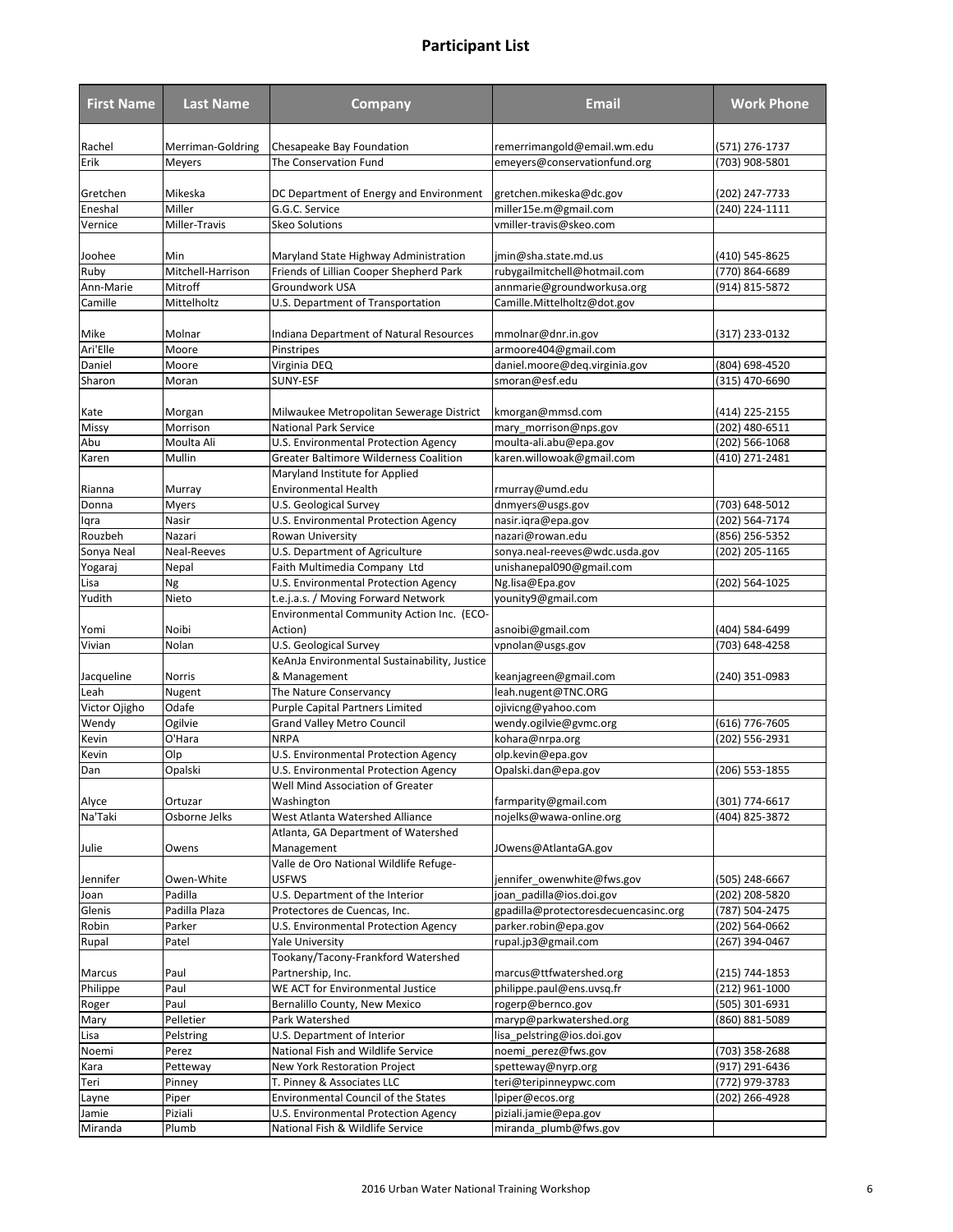| <b>First Name</b> | <b>Last Name</b>   | <b>Company</b>                                                  | Email                           | <b>Work Phone</b> |
|-------------------|--------------------|-----------------------------------------------------------------|---------------------------------|-------------------|
| Melody            | Poland             | <b>U.S. Environmental Protection Agency</b>                     | poland.melody@epa.gov           | (503) 326-6930    |
| Arrie             | Porter             | San Antonio Housing Authority                                   | donna_richard@saha.org          | (210) 477-6269    |
| Amanda            | Poskaitis          | Maryland Coastal Bays Program                                   | amandap@mdcoastalbays.org       | (410) 213-2297    |
| David             | Powers             | <b>HR</b> Wallingford                                           | D.Powers@hrwallingford.com      | (804) 338-9448    |
| Myra              | Price              | U.S. Environmental Protection Agency                            | Price.Myra@epa.gov              |                   |
| Michelle          | Price-Fay          | U.S. Environmental Protection Agency                            | price-fay.michelle@epa.gov      | (215) 814-3397    |
| Irene             | Purdy              | U.S. Environmental Protection Agency                            | purdy.irene@epa.gov             | (212) 637-3794    |
| Kay               | Pusey              | Professional Services Consultant                                | kwame728@gmail.com              | (347) 554-7348    |
| Mingming          | Qiu                | Pace University                                                 | qmm0607@gmail.com               | (646) 251-0477    |
| Hyon              | Rah                | <b>Anchor Coalition</b>                                         | hrah@anchorcoalition.org        | (504) 836-2235    |
| Mary              | Randolph           | University of Maryland                                          | marymickey@gmail.com            | (703) 609-6376    |
| Bob               | Ratcliffe          | <b>National Park Service</b>                                    | robert_ratcliffe@nps.gov        |                   |
| Shera             | Reems              | U.S. Environmental Protection Agency                            | Reems.Shera@epa.gov             |                   |
|                   |                    |                                                                 |                                 |                   |
| Rebecca           | Rehr               | Maryland Environmental Health Network                           | rcrehr@gmail.com                | (443) 668-7467    |
| Jeff              | Reinbold           | <b>National Park Service</b>                                    |                                 |                   |
|                   |                    | Smithsonian's Anacostia Community                               |                                 |                   |
| Karen             | Reinckens          | Museum                                                          | ReinckensS@si.edu               | (202) 633-4838    |
| Eduardo "Ed"      | Reyes              | Ed P. Reyes & Associates                                        | ed.p.reyesla@gmail.com          | (323) 348-8074    |
| Nia               | Rhodes Jackson     | Mill River Park Collaborative                                   | Nia@millriverpark.org           | (203) 969-4760    |
| Emily             | Rice               |                                                                 | emily.rice@dc.gov               |                   |
| Joe               | Rieger             | Elizabeth River Project                                         | jrieger@elizabethriver.org      |                   |
|                   |                    |                                                                 |                                 |                   |
| Lori              | Robertson          | National Recreation and Parks Association                       | Irobertson@nrpa.org             | (703) 858-4747    |
| Claire            | Robinson           | Amigos de Los Rios                                              | Claire@AmigosdelosRios.org      | (202) 566-1089    |
|                   | Robiou             |                                                                 |                                 |                   |
| Grace<br>Dana     | Robison            | U.S. Environmental Protection Agency<br><b>ATSDR</b>            | Robiou.Grace@epa.gov            | (703) 603-0723    |
|                   |                    |                                                                 | robison.dana@epa.gov            |                   |
| Amanda            | Rockler            | University of Maryland                                          | arockler@umd.edu                | (240) 393-8346    |
| Phil              | Rodbell            | U.S. Forest Service                                             | prodbell@fs.fed.us              | (610) 557-4133    |
|                   |                    |                                                                 |                                 |                   |
| Joshua            | Rodriguez          | DC Department of Energy and Environment                         | Joshua.Rodriguez@DC.gov         | (202) 535-2226    |
| Alex              | Rodriguez          | <b>DCG Public Affairs</b>                                       | alex@dcgcompanies.com           | (805) 308-0005    |
| Marisa            | Rodriguez-McGill   | <b>Trust for Public Land</b>                                    | marisa.rodriguez-mcgill@tpl.org | (617) 371-0527    |
| Crystal           | Romeo Upperman     |                                                                 | crystal.romeo@gmail.com         | (202) 604-5466    |
| Angie             | Rosser             | West Virginia Rivers Coalition                                  | arosser@wvrivers.org            |                   |
| Suzi              | Ruhl               | U.S. Environmental Protection Agency                            | Ruhl.Suzi@epa.gov               |                   |
| David             | Russ               | U.S. Geological Society                                         | dnruss@comcast.net              | (703) 648-6663    |
|                   |                    | Atlanta, GA Department of Watershed                             |                                 |                   |
| Susan             | Rutherford         | Management                                                      | srutherford@atlantaga.gov       |                   |
| Aisha             | Samples            | University of Baltimore                                         | heysamples@gmail.com            | (832) 646-8772    |
| Karyan            | San Martano        | EAC                                                             | ksanmartano@law.gwu.edu         | $(954)$ 439-3265  |
| Ellie             | Sandmeyer          | <b>Hattaway Communications</b>                                  | esandmeyer@hattaway.com         |                   |
| Jeannette         | Schafer            | U.S. Environmental Protection Agency                            | schafer.jeannette@epa.gov       |                   |
|                   |                    |                                                                 |                                 |                   |
| Dan               | Scheiman           | Audubon Arkansas/Friends of Fourche Creek dscheiman@audubon.org |                                 | (501) 244-2229    |
| Thomas            | Schneider          | <b>CSRA</b>                                                     | Thomas.Schneider@csra.com       | (703) 284-6078    |
| Dan               | Schupsky           | Philadelphia Water                                              | Daniel.Schupsky@phila.gov       | (267) 262-2903    |
| Deborah           | Scott              | Georgia Stand-UP/Trade-UP                                       | dscott@georgiastandup.org       | (678) 469-1907    |
|                   |                    | City of Gary/Storm Water Management                             |                                 |                   |
| Brenda            | <b>Scott Henry</b> | District                                                        | bhenry@ci.gary.in.us            | (219) 882-3000    |
| Sally             | Sears              | The South Fork Conservancy                                      | sally@southforkconservancy.org  | (404) 213-0127    |
| Surabhi           | Shah               | U.S. Environmental Protection Agency                            | shah.surabhi@epa.gov            | (202) 564-3833    |
| Michael           | Shapiro            | U.S. Environmental Protection Agency                            | shapiro.mike@epa.gov            | (202) 564-0516    |
| Mike              | Shaw               | Wildlife Habitat Council                                        | mshaw@wildlifehc.org            |                   |
| Bianca            | Shulaker           | The Trust for Public Land                                       | bianca.shulaker@tpl.org         | (202) 330-4734    |
| Laura             | Shumway            | U.S. Environmental Protection Agency                            | Shumway.Laura@epa.gov           |                   |
| Nicole            | Silk               | <b>River Network</b>                                            | nsilk@rivernetwork.org          | (303) 736-2724    |
| Jack              | Simes              | <b>Bureau of Reclamation</b>                                    | jsimes@usbr.gov                 | (951) 695-5310    |
| Roy               | Simon              | U.S. Environmental Protection Agency                            | simon.roy@epa.gov               | (202) 564-3868    |
| Emily             | Simonson           | U.S. Environmental Protection Agency                            | simonson.emily@epa.gov          | (202) 564-2751    |
| Pete              | Smith              | Arbor Day Foundation                                            | psmith@arborday.org             | (313) 675-4033    |
|                   |                    |                                                                 |                                 |                   |
| Lorisa            | Smith              | Missouri Department of Natural Resources                        | lorisa.smith@dnr.mo.gov         | (573) 751-7370    |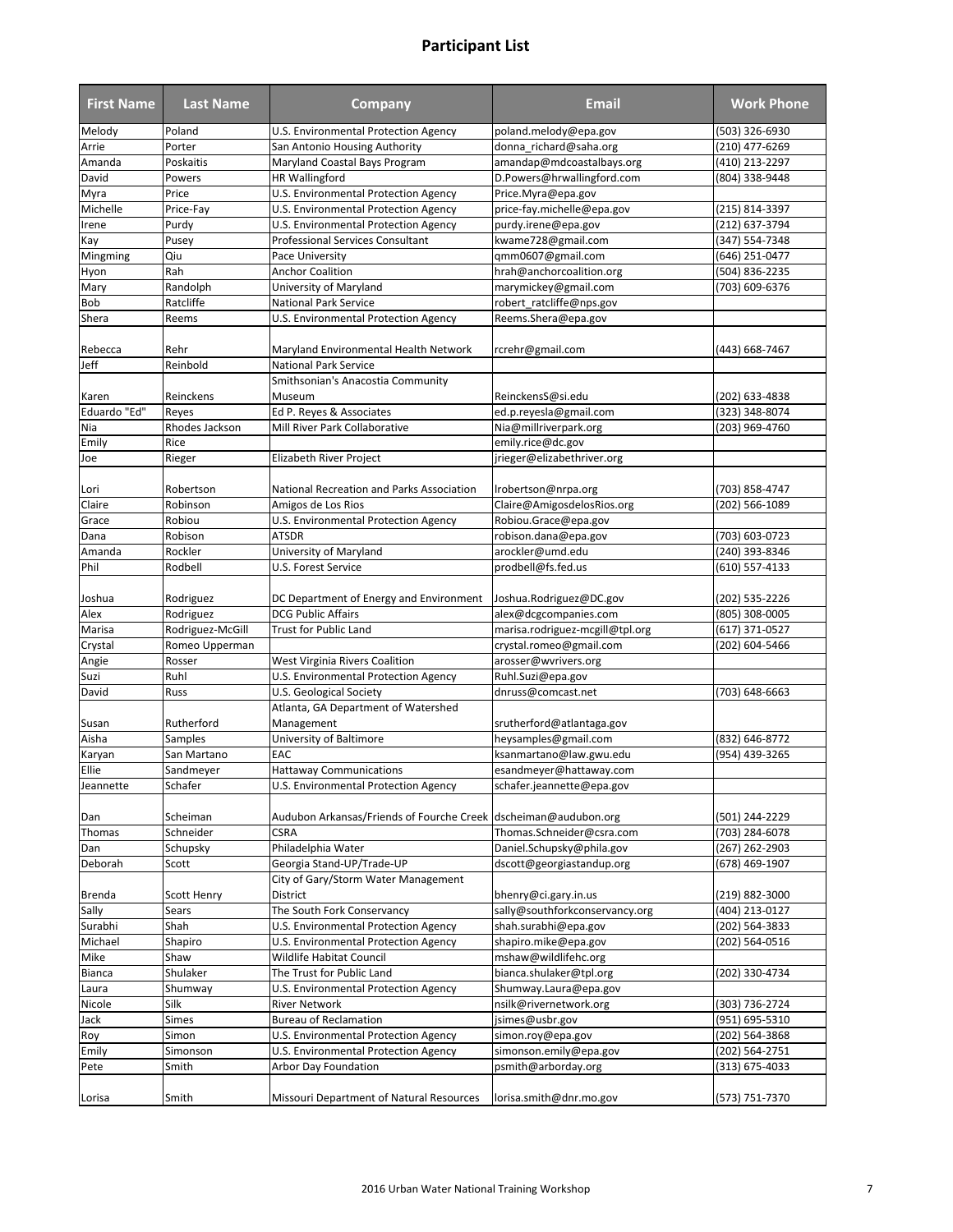| <b>First Name</b> | <b>Last Name</b>        | <b>Company</b>                                                                             | Email                                              | <b>Work Phone</b> |
|-------------------|-------------------------|--------------------------------------------------------------------------------------------|----------------------------------------------------|-------------------|
|                   |                         |                                                                                            |                                                    |                   |
| Gwendylon         | Smith Watson            | <b>Collier Heights Association for Revitalization</b><br>Resilience and Sustainability (CH |                                                    | (404) 734-5817    |
| Maura             | Smotrich                | <b>CIVITAS Citizens</b>                                                                    | gwensmith935@gmail.com<br>maura.smotrich@gmail.com | (212) 996-0745    |
| Chris             | Solloway                | U.S. Environmental Protection Agency                                                       | solloway.chris@epa.gov                             | (202) 566-1202    |
|                   |                         | U.S. Environmental Protection Agency,                                                      |                                                    |                   |
| Mary Lou          | Soscia                  | Region 10                                                                                  | Soscia.Marylou@epa.gov                             | (503) 326-5873    |
| Betsy             | Southerland             | U.S. Environmental Protection Agency                                                       | Southerland.Elizabeth@epa.gov                      |                   |
| Mathy             | Stanislaus              | U.S. Environmental Protection Agency                                                       | Stanislaus.mathy@Epa.gov                           |                   |
| Tracy             | Stanton                 |                                                                                            | tstanton@me.com                                    | (301) 520-0668    |
| Scott             | Steen                   | <b>American Forests</b>                                                                    | ssteen@americanforests.org                         | (312) 528-3555    |
|                   |                         |                                                                                            |                                                    |                   |
| Jay               | Steffen                 | City of Grand Rapids Planning Department                                                   | jsteffen@grcity.us                                 | (616) 456-4308    |
| Donna             | <b>Stephens</b>         | Protor Creek Watershed                                                                     | dyvettestephens@gmail.com                          |                   |
| James             | Stephenson, II          | City of Bridgeport - Parks Department                                                      | james.stephenson@bridgeportct.gov                  | (203) 330-4556    |
|                   |                         | Massachusetts Department of                                                                |                                                    |                   |
| Martin            | Suuberg                 | <b>Environmental Protection</b>                                                            | Rebecca.doig@state.ma.us                           |                   |
| Alexander         | Swindle                 | National League of Cities                                                                  | swindle@nlc.org                                    | (202) 626-3051    |
| Rae               | Tamblyn                 |                                                                                            | r.m.tamblyn@gmail.com                              |                   |
| Zhenghong         | Tang                    | University of Nebraska-Lincoln                                                             | ztang2@unl.edu                                     | (402) 472-9281    |
| Kerene            | Tayloe                  | WE ACT for Environmental Justice                                                           | kerene@weact.org                                   | (202) 548-4585    |
| Maka              | Taylor                  | G.G.C. Service                                                                             | makawish2day@gmail.com                             | (202) 277-7055    |
| Charles           | Taylor                  |                                                                                            | Keenan417@gmail.com                                | (202) 285-9856    |
| Romona            | <b>Taylor Williams</b>  | Southern Echo                                                                              | romona@southernecho.org                            | (601) 982-6400    |
| Marcel            | Tchaou                  | Federal Highway Administration                                                             | marcel.tchaou@dot.gov                              | (202) 366-4196    |
| Matt              | Tejada                  | U.S. Environmental Protection Agency                                                       | tejada.matthew@epa.gov                             |                   |
| <b>Brenda</b>     | Thomas                  | Thomas & Company                                                                           | palmtreesinc@aol.com                               | (816) 726-2172    |
|                   |                         | Smithsonian Institution                                                                    |                                                    |                   |
| Tony              | Thomas                  | Anacostia Community Museum                                                                 | thomasa@si.edu                                     | (202) 633-486     |
| Karla             | Timmons                 | Department of Agriculture                                                                  | Kmercysis@hotmail.com                              | (202) 692-0010    |
|                   |                         |                                                                                            |                                                    |                   |
| Rachel            | Toker                   | Urban Ecosystem Restorations                                                               | rachel@urbanecosystemrestorations.org              | (202) 494-8562    |
| Diana             | Toledo                  | <b>River Network</b>                                                                       | dtoledo@rivernetwork.org                           | (828) 777-9829    |
| Tony              | Torrence                | Community Improvement, Association<br>Skeo Solutions                                       | freetheland@live.com                               | (678) 663-1858    |
| Josie             | Torres                  | U.S. Department of Housing and Urban                                                       | jtorres@skeo.com                                   | (434) 233-4184    |
| Harriet           | Tregoning               | Development                                                                                |                                                    |                   |
|                   |                         | GW Milken Institute School of Public Health                                                | brenda@gwmail.gwu.edu                              |                   |
| Brenda<br>Andrew  | Trejo Rosas<br>Tschampa | U.S. Environmental Protection Agency                                                       | tschampa.andrew@epa.gov                            | (208) 201-8020    |
| Rebecca           | Turner                  | American Forests                                                                           | rturner@americanforests.org                        | (312) 528-3555    |
| Marvin            | Turner                  | HUD                                                                                        | marvin.turner@hud.gov                              | (202) 275-6291    |
| Fred              | Tutman                  | Patuxent Riverkeeper                                                                       | fred@paxriverkeeper.org                            | (301) 579-2073    |
| Mark              | Van Putten              | <b>Wege Foundation</b>                                                                     | mvanputten@wegefoundation.org                      |                   |
| Leanne            | Veldhuis                | U.S. Forest Service                                                                        | lveldhuis@fs.fed.us                                | (202) 649-1177    |
| Kimber            | Veltri                  | <b>Environmental Action Center</b>                                                         | kimber.veltri@gmail.com                            | (724) 288-8266    |
| Ingrid            | Vila Biaggi             | Caño Martín Peña/San Juan Bay Estuary                                                      | ingridmvila@gmail.com                              | (787) 642-1230    |
| Hector            | Villanueva              | HealthproMed                                                                               | drhvillanueva@gmail.com                            |                   |
| Roberta           | Vogel-Leutung           | U.S. Environmental Protection Agency                                                       | vogel-leutung.roberta@epa.gov                      | (913) 551-7072    |
| Ryan              | Walker                  | Natural Lands Trust                                                                        | RWalker@natlands.org                               | (610) 353-5587    |
| Tom               | Wall                    | U.S. Environmental Protection Agency                                                       | wall.tom@epa.gov                                   |                   |
| Juanita           | Wallace                 | Protor Creek Watershed                                                                     | juanitawallace307@yahoo.com                        |                   |
| Suzi              | Warren                  | US Water Alliance                                                                          | swarren@uswateralliance.org                        | (202) 533-1810    |
|                   |                         | Prince Georges County Clean Water                                                          |                                                    |                   |
| David             | Washington              | Partnership                                                                                | David.Washington@corvias.com                       |                   |
| Corita            | Waters                  | <b>National Park Service</b>                                                               | corita waters@nps.gov                              |                   |
| Jae               | Watkins                 | Alexandria Renew Enterprises                                                               | Jae.Watkins@alexrenew.com                          | (703) 524-0248    |
| Ronnie            | Webb                    | The Green Scheme                                                                           | ronniefwebb@gmail.com                              | (202) 696-0596    |
| Anne              | Weinberg                | U.S. Environmental Protection Agency                                                       | weinberg.anne@epa.gov                              | (202) 566-1217    |
| Larry             | Weinstock               | U.S. Environmental Protection Agency                                                       | weinstock.larry@epa.gov                            | (202) 564-9226    |
| Cory              | Weiss                   | Urban Ecosystem Restorations                                                               | cory@urbanecosystemrestorations.org                | (202) 468-9853    |
|                   |                         | U.S. Environmental Protection Agency,                                                      |                                                    |                   |
| Michael           | Wenstrom                | Region 8                                                                                   | wenstrom.michael@epa.gov                           | (303) 312-7009    |
| Dave              | Westerholm              | <b>NOAA</b>                                                                                | dave.westerholm@noaa.gov                           | (240) 533-0385    |